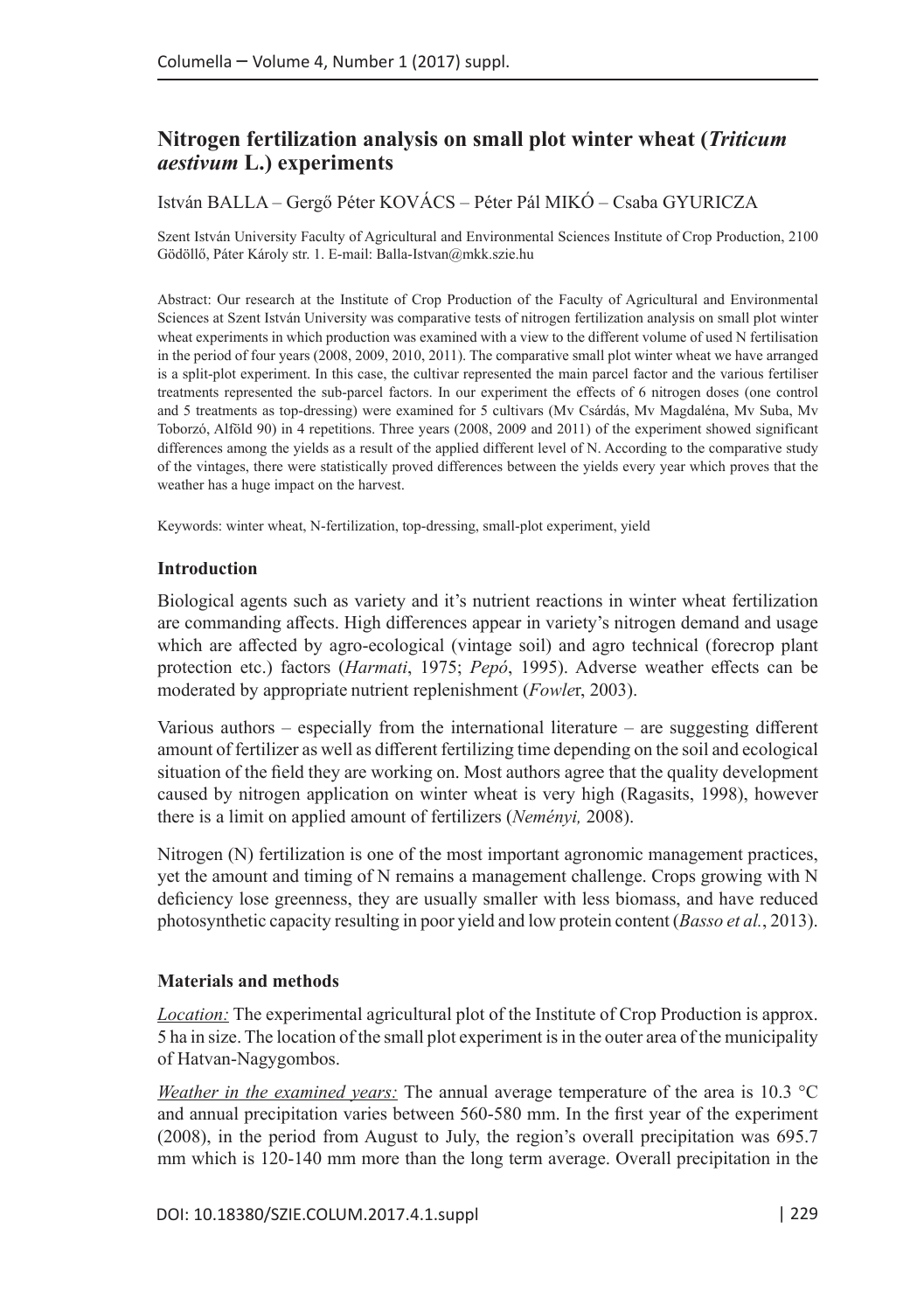2nd year of the experiment (480.3 mm, in 2009) was 200 mm less in comparison to the previous year. 2010 was an extremely rainy year in Hungary with respect to the long term average, as the total precipitation (799.2 mm) was well above it. The large quantities of rainfall resulted in inland water over a large part of the experimental area, having a depressive effect on its flora. In 2011, total precipitation was 665.8 mm, which is above the average, just as it was during the preceding year.

*Soil:* The experimental area's soil is chernozem-brown forest soil, its most important average soil test result are shown below (5 August 2007): organic matter content: 2.65%; CaCO3:1.86%; pH (KCl):7.30; KA: 45; P2O5 (mg kg-1):463 (AL-soluble); K2O (mg kg-1):293 (AL-soluble); N (mg kg-1):0.9 (total mineral cont.)

From the measurement results of the soil samples, that the area has a satisfactory supply of phosphorus and potassium, therefore basic fertilisation only plays a sustaining role. As for feeding the flora, nitrogen is of exceptional significance, as this is the only macro element in limited supply for the plants.

### *Setting and sustaining the experimental conditions and the applied treatments*

*Layout:* The comparative small plot winter wheat we have arranged is a split-plot experiment. In this case, the cultivar represented the main parcel factor and the various fertiliser treatments represented the sub-parcel factors. In out experiment the effects of 6 nitrogen doses (one control and 5 treatments) were examined for 5 cultivars in 4 repetitions.

*Cultivars:* The varieties set in the experiment were selected with the aim of picking those with high yields as well as high protein and gluten contents as these react easier to the doses of active ingredients delivered. Four of the five selected cultivars were Martonvásár wheat (Mv Csárdás, Mv Magdaléna, Mv Suba, Mv Toborzó) and an older, but well-performing cultivar which had received state recognition back in 1987, the Alföld-90 (later known as Alföld).

*Plant nutrition:* As a basic fertiliser, one unit (300 kg ha<sup>-1</sup> total amount of fertilizer) of complex (N:P:K=15:15:15) fertiliser was delivered using a splash plate broadcast spreader. The various single N doses  $(0, 40, 80, 120 \text{ kg ha}^{-1})$  were delivered in spring as top-dressing, at the time of tillering. In the case of double and triple N doses (split top-dressing:  $80+40$ ,  $80+40+30$  kg ha<sup>-1</sup>), the first application was delivered at the time of tillering, the second at stem elongation, and the third nitrogen dose was delivered upon the appearance of the flag leaves. Top-dressing was performed manually in each case, given the small size of the plots, after doses had been precisely measured.

*Tillage:* The area managed according to the sequencing requirements of crop rotation was selected so that the preceding crop should be the same in each year examined and in our case it was dried beans.

*Sowing:* Sowing was performed every year with the institute's 8 row, sliding coulter Wintersteiger Plotman plot seeder (Wintersteiger GmbH., Ried, Austria).

*Cultivation routes:* The cultivation routes across the tillering winter wheat field sowed using the split-plot system were created during the spring with the help of a rotary tiller.

*Plant protection:* The plant protection treatments (weed control, application of fungicides,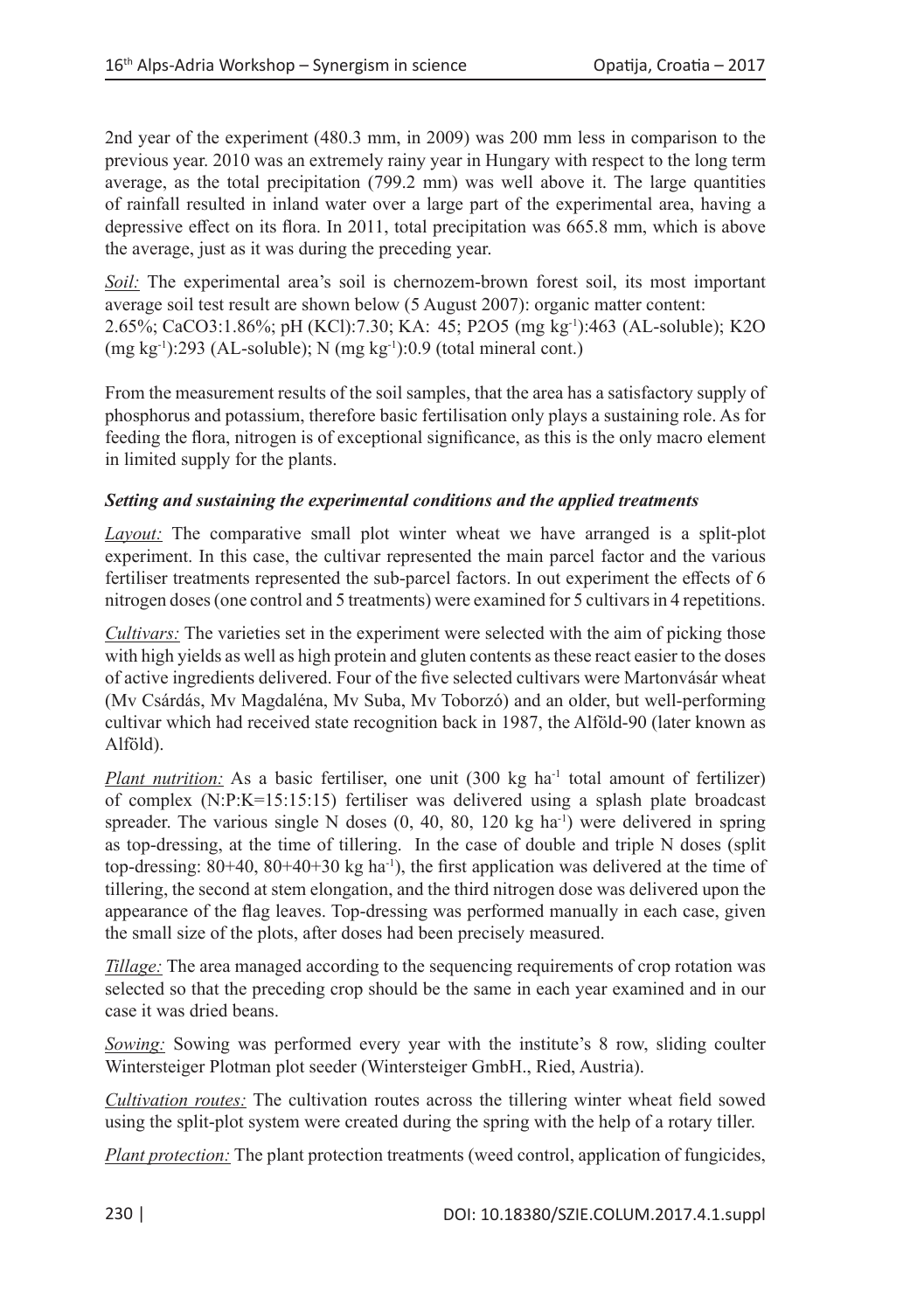etc.) was carried out in each case with a knapsack-type portable sprayer, therefore no wider access routes than created for sowing were necessary.

*Harvesting:* Harvesting was performed using the Wintersteiger Nurserymaster (Wintersteiger GmbH., Ried, Austria) plot harvester owned by the Institute of Crop Production.

#### *Statistical data analysis*

Statistical analysis (two variable analysis of variance /ANOVA/) of yield was carried out with the help of the GenStat programme. Variance analysis only shows whether significant difference exists among the results evaluated, but it doesn't indicate the groups among which the difference emerged. In order to identify this data, a Duncan multiple range post hoc test was carried out. The reason was the creation of homogeneous groups.

#### **Results and discussion**

| Source of            | Degree of | <b>F-values</b>    |            |                    |                    |  |  |  |
|----------------------|-----------|--------------------|------------|--------------------|--------------------|--|--|--|
| Variance             | freedom   | 2008               | 2009       | 2010               | 2011               |  |  |  |
| <b>Repetition</b>    |           |                    |            |                    |                    |  |  |  |
| Varieties (A)        |           | $11.11***$         | $112.3***$ | $60.1***$          | $78.03***$         |  |  |  |
| Fault $(A)$          | 12        |                    |            |                    |                    |  |  |  |
| <b>Nutrition (B)</b> |           | $84.6***$          | 150.55***  | $63.93***$         | $130.77***$        |  |  |  |
| АхВ                  | 20        | 1.48 <sup>ns</sup> | $2.12*$    | 1.16 <sup>ns</sup> | 1.19 <sup>ns</sup> |  |  |  |
| Fault (B)            | 75        |                    |            |                    |                    |  |  |  |
| All                  | 119       |                    |            |                    |                    |  |  |  |

*Table 1 Results of the variance analysis of the four years (2008-2011)*

*Table 1* shows the results of two-factor analysis of variance that was performed in each year of the study. From the results obtained it is obvious that each year there was a significant difference between the cultivars already on 0.1% significance level. The effect of - nutrient treatment  $(0.1\%)$  was also significant in all years of our study. In case of the cultivar x nutrient interactions there was a significant difference only in 2009 on 5% level.

*2008:* After having done the Duncan-test (*Figure 1*) significant differences were observed in three types (Alföld, Csárdás, Magdaléna) however the yields of Suba and Toborzó varieties didn't differ significantly either from each other or from the yields of Csárdás and Magdaléna. The comparison of the different N data showed a significant difference in all level of N. The only exceptions were seen in the case of the single 120 kg N application and in the case of the divided N doses (80+40 kg) where there was no significant difference in yields.



*Figure 1 Comparision of varieties and applied N doses, Duncan-test (2008)*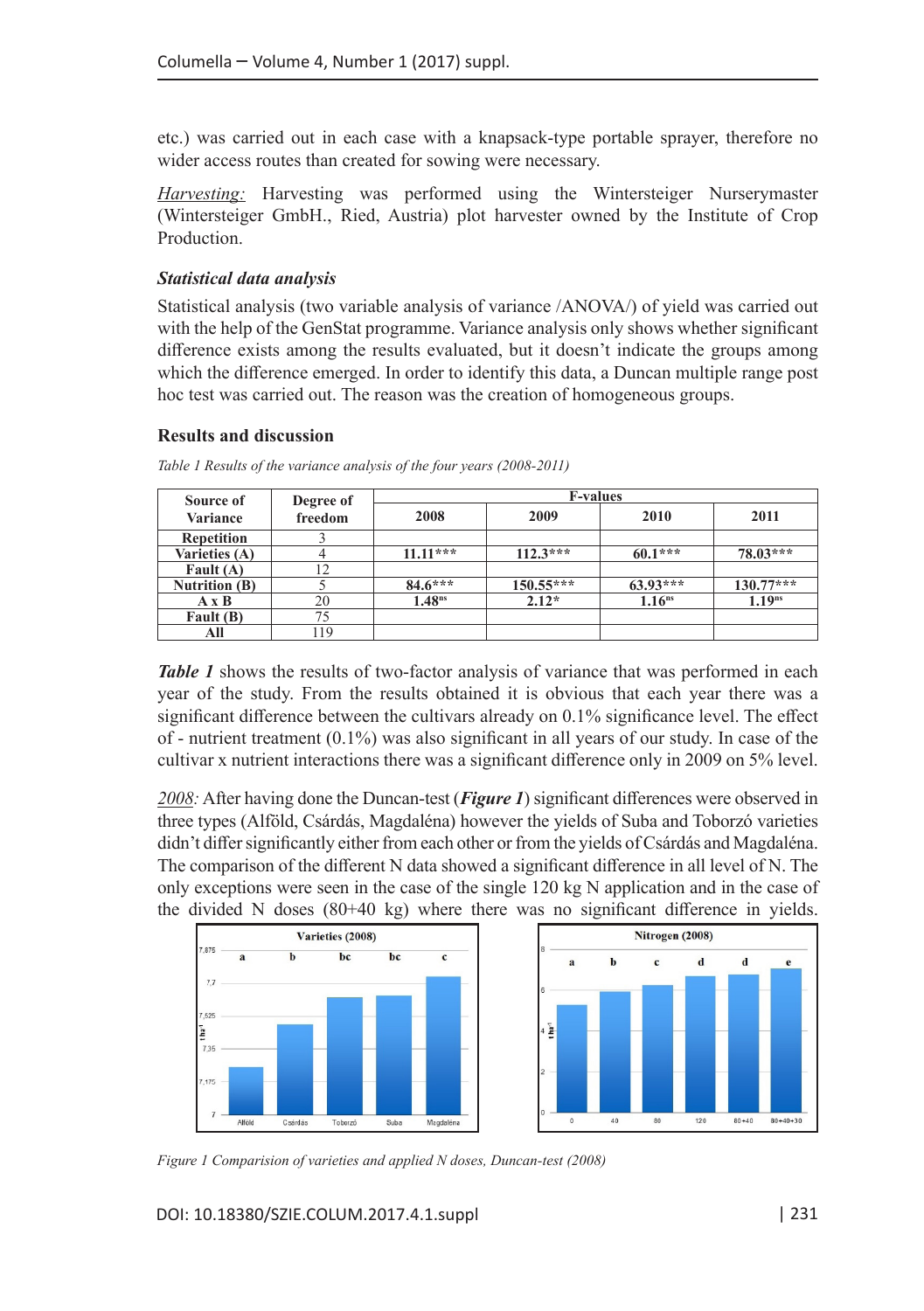*2009:* According to the Duncan-test (*Figure 2*) there was a significant difference in yields between the Csárdás and Magdaléna wheats and in the other 3 varieties (Alföld, Toborzó, Suba). The Duncan-test didn't show significant difference among the yields of Alföld, Toborzó and Suba types. Differences in the doses of N were compared by the Duncan test as well. The result of the test falls in with the previous year's result as significant differences were measured in the applied doses of fertilizer. In 2009 the exception was again the divided and the single applications of the 120 kg N as there was no significant difference between the yields.



*Figure 2 Comparision of varieties and applied N doses, Duncan-test (2009)*

*2010:* Duncan-test (*Figure 3*) showed that there were significant differences among all types of wheats. Significant difference was shown among the 0, 40, 80, 120kg N, the 80+40kg N doses and the 80+40+30kg N doses. However, there were no significant differences among the 80 and 120 kg, and 80+40 kg and 80+40+30 kg N-doses.



*Figure 3 Comparision of varieties and applied N doses, Duncan-test (2010)*

*2011:* Duncan-test (*Figure 4*), aimed to compare the different types, identified significant differences among the Csárdás, Magdaléna and Alföld types and between the mentioned types and the pair of Suba and Toborzó varieties. Significant difference was not shown between Suba and Toborzó types. The Duncan-test for N treatment showed the same result as it was in the first two years of experiment (2008-2009). The test didn't show significant difference between the use of single and divided use of the 120kg N however, apart from this result there was significant difference in all other nutrition levels.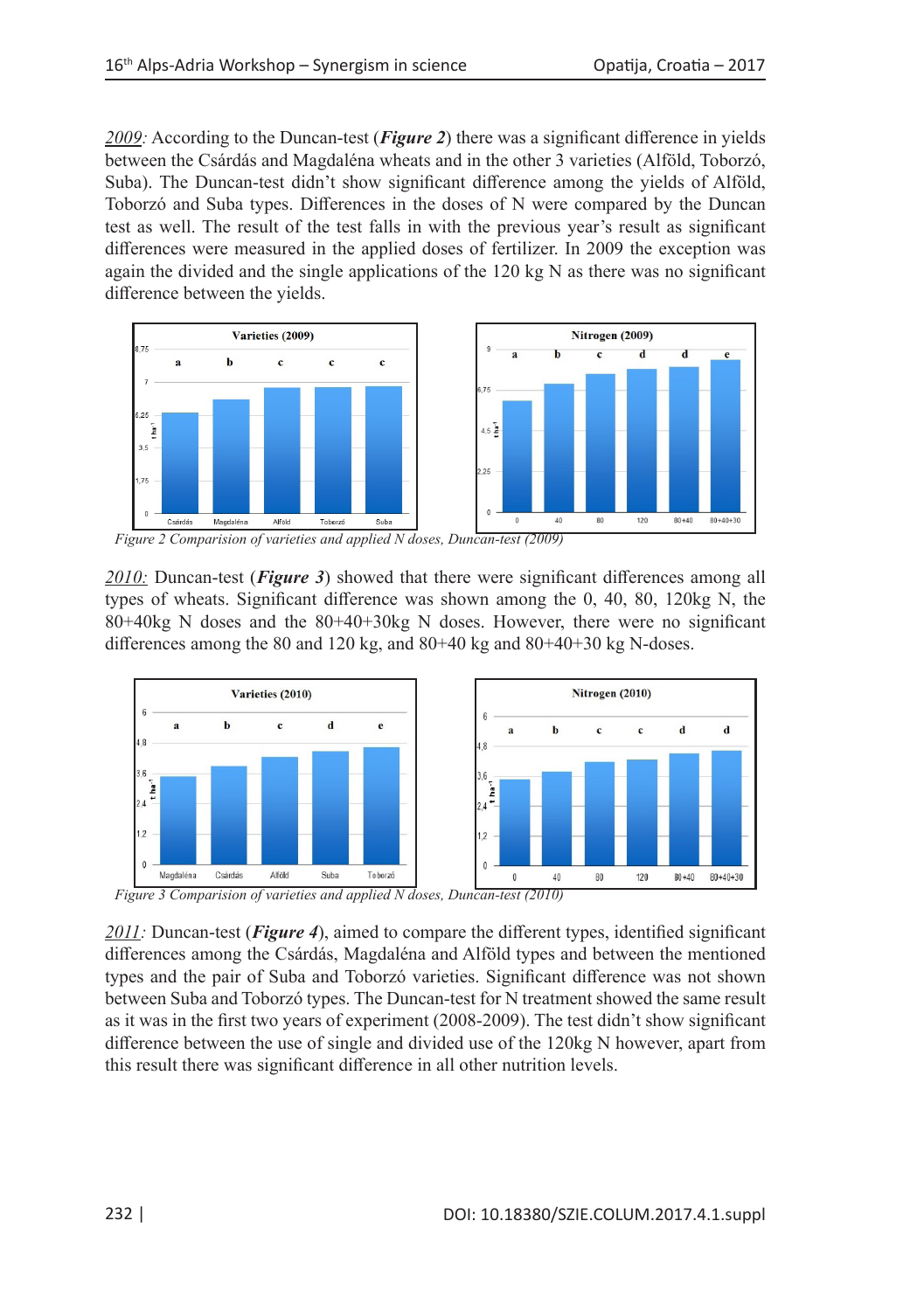

*2008-2011:*The follow-up of the the avarage yield per year was carried out by the Duncantest as well. In all four years of the test period the yearly yield differed significantly (*Table 2*) from the other three years' results. As a result of the experiment we came to the conclusion that vintage has the greatest impact on the winter wheat yield that is followed by N fertilisation and the variety affect. The impact of the N fertilisation was two times as important as the variety impact however the interaction of the vintage and N fertilisation and vintage and variety were also significant.

| Source of<br><b>Varrience</b> | tition | Repe- Variety   Fault   tion<br>(A) | (A) | $\vert$ Nutri- $\vert$ A<br>(B) | X<br>B | Fault<br>(B) | Year<br>(C) | A<br>X<br>$\mathbf C$ | B<br>$\mathbf x$<br>$\mathbf C$ | A<br>X<br>B<br>X | Fault | All |
|-------------------------------|--------|-------------------------------------|-----|---------------------------------|--------|--------------|-------------|-----------------------|---------------------------------|------------------|-------|-----|
| Degreeof<br>freedom           |        | $\overline{4}$                      | 12  | 5                               | 20     | 75           | 3           | 12                    | 15                              | 60               | 270   | 479 |
| Calculated                    |        | 125.26                              |     | 357.18                          | 1.58   |              | 2998.85     | 33.56                 | 7.5                             | 1.43             |       |     |
| <b>F-volume</b>               |        | ***                                 |     | ***                             | ns     |              | ***         | ***                   | ***                             | $\star$          |       |     |

## **Conclusions**

Based on comparison of the examined four years of small plot winter wheat varieties and the N fertilisation trial we came to the conclusion that increased use of N doses resulted in yield increase in the case of all varieties. Three years (2008, 2009 and 2011) of the experiment show significant differences among the yields as a result of the applied different level of N. The yield of the tested winter wheat varieties increased as a result of the increased doses of N fertilisation. Exceptions are the utilization of the single and divided uses of the 120kg N, as there was no significant difference between the two N levels (method of application) in the mentioned three years. It means that the division of the top dressing's dose increased the yields but it can't be verified statistically. According to the comparative study of the vintages, there were statistically proved differences between the yields every year which proves that the weather has a huge impact on the harvest. Based on the combined analysis of variance test, done in the mentioned four years it is proved that greatest impact on winter wheat yield was the vintages, followed by the effects of N fertilization and the variety. The effect of the N fertilization was double of the varieties' effect though there were significant interactions between the vintages and N fertilisation and between the vintage and the variety.